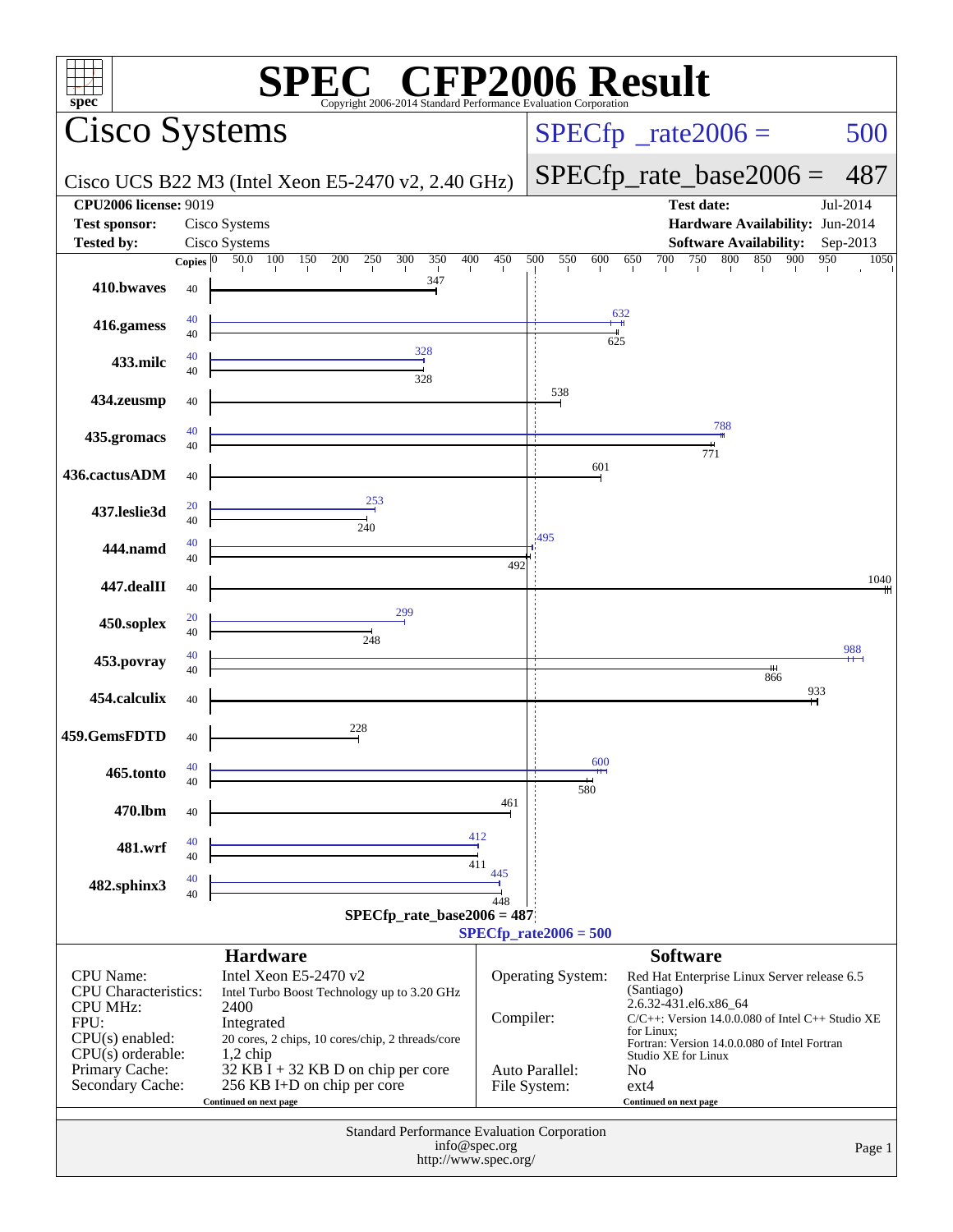

Cisco Systems

### $SPECTp_rate2006 = 500$

Cisco UCS B22 M3 (Intel Xeon E5-2470 v2, 2.40 GHz)

[SPECfp\\_rate\\_base2006 =](http://www.spec.org/auto/cpu2006/Docs/result-fields.html#SPECfpratebase2006) 487

| <b>CPU2006 license: 9019</b>                                               |                                                                                                                               |                                                                                    | <b>Test date:</b>                                                | Jul-2014   |
|----------------------------------------------------------------------------|-------------------------------------------------------------------------------------------------------------------------------|------------------------------------------------------------------------------------|------------------------------------------------------------------|------------|
| <b>Test sponsor:</b>                                                       | Cisco Systems                                                                                                                 |                                                                                    | Hardware Availability: Jun-2014                                  |            |
| <b>Tested by:</b>                                                          | Cisco Systems                                                                                                                 |                                                                                    | <b>Software Availability:</b>                                    | $Sep-2013$ |
| L3 Cache:<br>Other Cache:<br>Memory:<br>Disk Subsystem:<br>Other Hardware: | $25 \text{ MB I+D}$ on chip per chip<br>None<br>96 GB (12 x 8 GB 2Rx4 PC3-12800R-11, ECC)<br>1 X 146 GB 15000 RPM SAS<br>None | <b>System State:</b><br><b>Base Pointers:</b><br>Peak Pointers:<br>Other Software: | Run level 3 (multi-user)<br>$32/64$ -bit<br>$32/64$ -bit<br>None |            |

| <b>Results Table</b> |                                                                                                          |                |       |                |             |                |             |               |                |              |                |              |                |              |
|----------------------|----------------------------------------------------------------------------------------------------------|----------------|-------|----------------|-------------|----------------|-------------|---------------|----------------|--------------|----------------|--------------|----------------|--------------|
|                      | <b>Base</b>                                                                                              |                |       |                | <b>Peak</b> |                |             |               |                |              |                |              |                |              |
| <b>Benchmark</b>     | <b>Copies</b>                                                                                            | <b>Seconds</b> | Ratio | <b>Seconds</b> | Ratio       | <b>Seconds</b> | Ratio       | <b>Copies</b> | <b>Seconds</b> | <b>Ratio</b> | <b>Seconds</b> | <b>Ratio</b> | <b>Seconds</b> | <b>Ratio</b> |
| 410.bwayes           | 40                                                                                                       | 1566           | 347   | 1566           | 347         | 1565           | 347         | 40            | 1566           | 347          | 1566           | 347          | 1565           | 347          |
| 416.gamess           | 40                                                                                                       | 1253           | 625   | 1248           | 628         | 1253           | 625         | 40            | 1232           | 636          | 1272           | 616          | 1239           | 632          |
| $433$ .milc          | 40                                                                                                       | 1119           | 328   | 1119           | 328         | 1119           | 328         | 40            | 1118           | 328          | 1119           | 328          | 1118           | 328          |
| $434$ . zeusmp       | 40                                                                                                       | 675            | 539   | 676            | 538         | 676            | 538         | 40            | 675            | 539          | 676            | 538          | 676            | 538          |
| $435$ . gromacs      | 40                                                                                                       | 371            | 771   | 368            | 776         | 371            | 771         | 40            | 362            | 788          | 361            | 790          | 364            | 785          |
| 436.cactusADM        | 40                                                                                                       | 795            | 601   | 795            | 601         | 796            | 600         | 40            | 795            | 601          | 795            | 601          | 796            | 600          |
| 437.leslie3d         | 40                                                                                                       | 1566           | 240   | 1565           | 240         | 1563           | 241         | 20            | 742            | 253          | 743            | 253          | 742            | 253          |
| 444.namd             | 40                                                                                                       | 652            | 492   | 660            | 486         | 652            | 492         | 40            | 648            | 495          | 647            | 496          | 648            | 495          |
| $447$ .dealII        | 40                                                                                                       | 437            | 1050  | 441            | 1040        | 439            | <b>1040</b> | 40            | 437            | 1050         | 441            | 1040         | 439            | 1040         |
| $450$ .soplex        | 40                                                                                                       | 1343           | 248   | 1344           | 248         | 1343           | <b>248</b>  | 20            | 557            | 299          | 559            | 298          | 558            | 299          |
| 453.povray           | 40                                                                                                       | 246            | 866   | 247            | 863         | 244            | 871         | 40            | 217            | 981          | 215            | 988          | 212            | 1000         |
| 454.calculix         | 40                                                                                                       | 354            | 933   | 353            | 934         | 357            | 924         | 40            | 354            | 933          | 353            | 934          | 357            | 924          |
| 459.GemsFDTD         | 40                                                                                                       | 1860           | 228   | 1860           | 228         | 1861           | 228         | 40            | 1860           | 228          | 1860           | 228          | 1861           | 228          |
| $465$ .tonto         | 40                                                                                                       | 679            | 580   | 670            | 588         | 679            | 579         | 40            | 660            | 596          | 646            | 609          | 655            | 600          |
| 470.1bm              | 40                                                                                                       | 1192           | 461   | 1191           | 461         | 1192           | 461         | 40            | 1192           | 461          | 1191           | 461          | 1192           | 461          |
| 481.wrf              | 40                                                                                                       | 1086           | 411   | 1086           | 411         | 1086           | 411         | 40            | 1083           | 413          | 1086           | 411          | 1086           | 412          |
| $482$ .sphinx $3$    | 40                                                                                                       | 1741           | 448   | 1741           | 448         | 1742           | 448         | 40            | 1755           | 444          | 1751           | 445          | 1752           | 445          |
|                      | Results appear in the order in which they were run. Bold underlined text indicates a median measurement. |                |       |                |             |                |             |               |                |              |                |              |                |              |

#### **[Submit Notes](http://www.spec.org/auto/cpu2006/Docs/result-fields.html#SubmitNotes)**

 The numactl mechanism was used to bind copies to processors. The config file option 'submit' was used to generate numactl commands to bind each copy to a specific processor. For details, please see the config file.

### **[Operating System Notes](http://www.spec.org/auto/cpu2006/Docs/result-fields.html#OperatingSystemNotes)**

Stack size set to unlimited using "ulimit -s unlimited"

### **[Platform Notes](http://www.spec.org/auto/cpu2006/Docs/result-fields.html#PlatformNotes)**

Intel HT Technology = Enabled CPU performance set to HPC Power Technology set to Custom

Continued on next page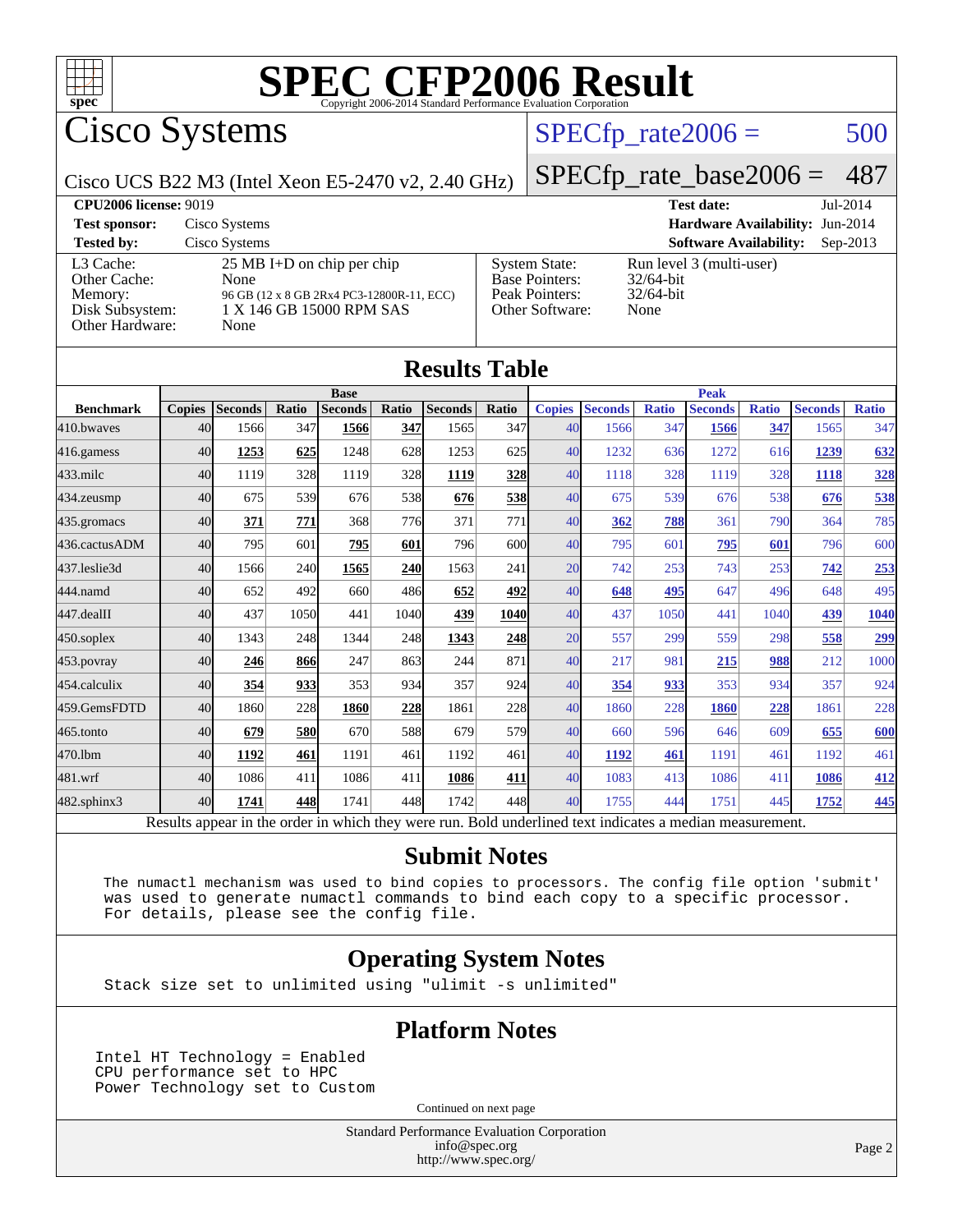

Cisco Systems

 $SPECTp\_rate2006 = 500$ 

Cisco UCS B22 M3 (Intel Xeon E5-2470 v2, 2.40 GHz)

[SPECfp\\_rate\\_base2006 =](http://www.spec.org/auto/cpu2006/Docs/result-fields.html#SPECfpratebase2006) 487

**[CPU2006 license:](http://www.spec.org/auto/cpu2006/Docs/result-fields.html#CPU2006license)** 9019 **[Test date:](http://www.spec.org/auto/cpu2006/Docs/result-fields.html#Testdate)** Jul-2014 **[Test sponsor:](http://www.spec.org/auto/cpu2006/Docs/result-fields.html#Testsponsor)** Cisco Systems **[Hardware Availability:](http://www.spec.org/auto/cpu2006/Docs/result-fields.html#HardwareAvailability)** Jun-2014 **[Tested by:](http://www.spec.org/auto/cpu2006/Docs/result-fields.html#Testedby)** Cisco Systems **[Software Availability:](http://www.spec.org/auto/cpu2006/Docs/result-fields.html#SoftwareAvailability)** Sep-2013

#### **[Platform Notes \(Continued\)](http://www.spec.org/auto/cpu2006/Docs/result-fields.html#PlatformNotes)**

Standard Performance Evaluation Corporation CPU Power State C6 set to Disabled CPU Power State C1 Enhanced set to Disabled Memory RAS configuration set to Maximum Performance DRAM Clock Throttling Set to Performance Sysinfo program /opt/cpu2006-1.4/config/sysinfo.rev6818 \$Rev: 6818 \$ \$Date:: 2012-07-17 #\$ e86d102572650a6e4d596a3cee98f191 running on B22M3 Tue Jul 1 10:48:51 2014 This section contains SUT (System Under Test) info as seen by some common utilities. To remove or add to this section, see: <http://www.spec.org/cpu2006/Docs/config.html#sysinfo> From /proc/cpuinfo model name : Intel(R) Xeon(R) CPU E5-2470 v2 @ 2.40GHz 2 "physical id"s (chips) 40 "processors" cores, siblings (Caution: counting these is hw and system dependent. The following excerpts from /proc/cpuinfo might not be reliable. Use with caution.) cpu cores : 10 siblings : 20 physical 0: cores 0 1 2 3 4 8 9 10 11 12 physical 1: cores 0 1 2 3 4 8 9 10 11 12 cache size : 25600 KB From /proc/meminfo MemTotal: 99004336 kB HugePages\_Total: 0<br>Hugepagesize: 2048 kB Hugepagesize: /usr/bin/lsb\_release -d Red Hat Enterprise Linux Server release 6.5 (Santiago) From /etc/\*release\* /etc/\*version\* redhat-release: Red Hat Enterprise Linux Server release 6.5 (Santiago) system-release: Red Hat Enterprise Linux Server release 6.5 (Santiago) system-release-cpe: cpe:/o:redhat:enterprise\_linux:6server:ga:server uname -a: Linux B22M3 2.6.32-431.el6.x86\_64 #1 SMP Sun Nov 10 22:19:54 EST 2013 x86\_64 x86\_64 x86\_64 GNU/Linux run-level 3 Jun 30 11:54 SPEC is set to: /opt/cpu2006-1.4 Filesystem Type Size Used Avail Use% Mounted on<br>/dev/sdal ext4 134G 11G 117G 9% / 11G 117G Additional information from dmidecode: BIOS Cisco Systems, Inc. B22M3.2.2.1.8.042120141915 04/21/2014 Memory: 12x 0xCE00 M393B1K70DH0-YK0 8 GB 1600 MHz 2 rank Continued on next page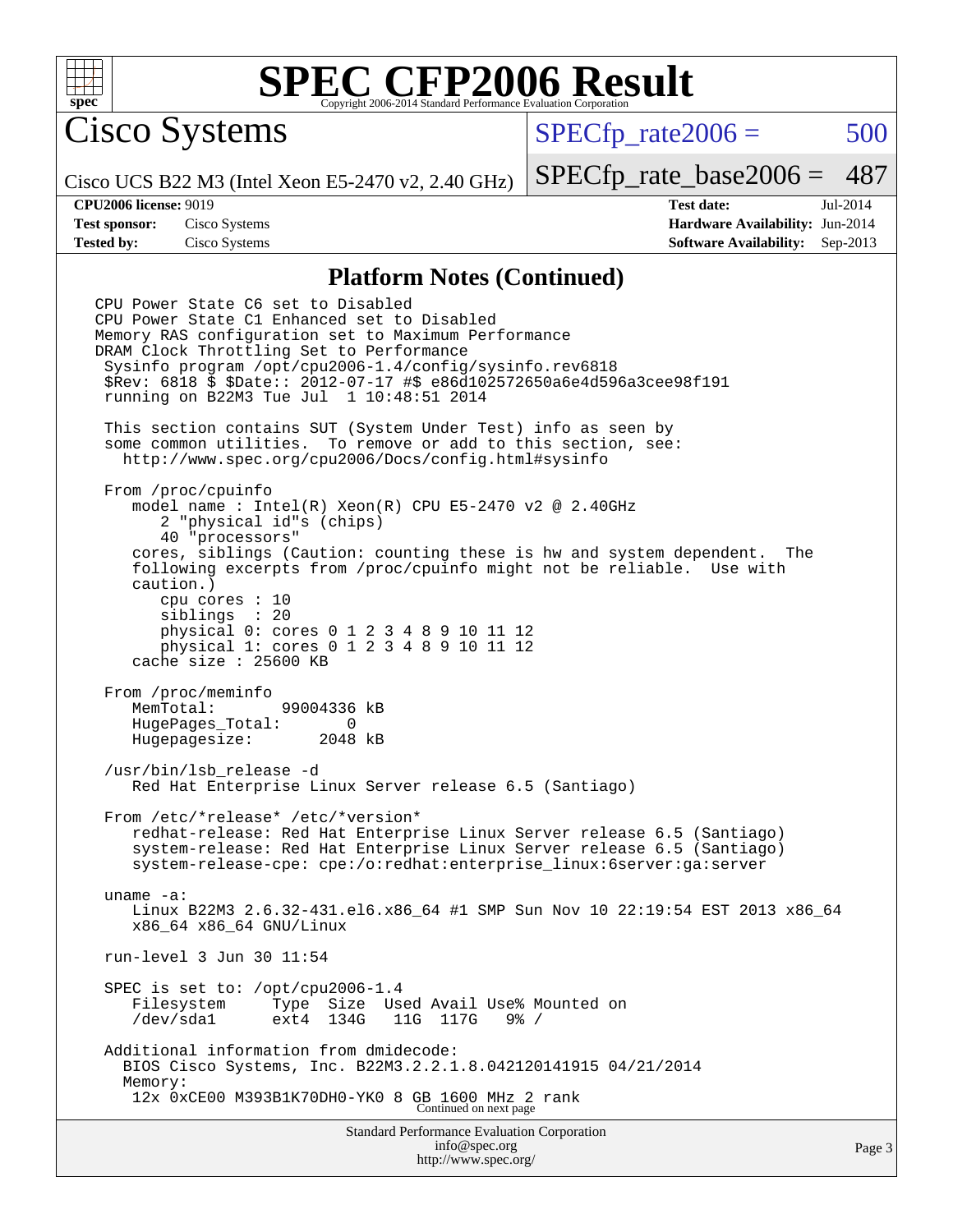

Cisco Systems

 $SPECTp\_rate2006 = 500$ 

[SPECfp\\_rate\\_base2006 =](http://www.spec.org/auto/cpu2006/Docs/result-fields.html#SPECfpratebase2006) 487

Cisco UCS B22 M3 (Intel Xeon E5-2470 v2, 2.40 GHz)

**[Tested by:](http://www.spec.org/auto/cpu2006/Docs/result-fields.html#Testedby)** Cisco Systems **[Software Availability:](http://www.spec.org/auto/cpu2006/Docs/result-fields.html#SoftwareAvailability)** Sep-2013

**[CPU2006 license:](http://www.spec.org/auto/cpu2006/Docs/result-fields.html#CPU2006license)** 9019 **[Test date:](http://www.spec.org/auto/cpu2006/Docs/result-fields.html#Testdate)** Jul-2014 **[Test sponsor:](http://www.spec.org/auto/cpu2006/Docs/result-fields.html#Testsponsor)** Cisco Systems **[Hardware Availability:](http://www.spec.org/auto/cpu2006/Docs/result-fields.html#HardwareAvailability)** Jun-2014

#### **[Platform Notes \(Continued\)](http://www.spec.org/auto/cpu2006/Docs/result-fields.html#PlatformNotes)**

(End of data from sysinfo program)

#### **[General Notes](http://www.spec.org/auto/cpu2006/Docs/result-fields.html#GeneralNotes)**

Environment variables set by runspec before the start of the run: LD\_LIBRARY\_PATH = "/opt/cpu2006-1.4/libs/32:/opt/cpu2006-1.4/libs/64:/opt/cpu2006-1.4/sh"

 Binaries compiled on a system with 1x Core i7-860 CPU + 8GB memory using RedHat EL 6.4 Transparent Huge Pages enabled with: echo always > /sys/kernel/mm/redhat\_transparent\_hugepage/enabled Filesystem page cache cleared with: echo 1> /proc/sys/vm/drop\_caches runspec command invoked through numactl i.e.: numactl --interleave=all runspec <etc>

### **[Base Compiler Invocation](http://www.spec.org/auto/cpu2006/Docs/result-fields.html#BaseCompilerInvocation)**

 $C$  benchmarks:<br>icc  $-m64$ 

[C++ benchmarks:](http://www.spec.org/auto/cpu2006/Docs/result-fields.html#CXXbenchmarks) [icpc -m64](http://www.spec.org/cpu2006/results/res2014q3/cpu2006-20140903-31201.flags.html#user_CXXbase_intel_icpc_64bit_bedb90c1146cab66620883ef4f41a67e)

[Fortran benchmarks](http://www.spec.org/auto/cpu2006/Docs/result-fields.html#Fortranbenchmarks): [ifort -m64](http://www.spec.org/cpu2006/results/res2014q3/cpu2006-20140903-31201.flags.html#user_FCbase_intel_ifort_64bit_ee9d0fb25645d0210d97eb0527dcc06e)

[Benchmarks using both Fortran and C](http://www.spec.org/auto/cpu2006/Docs/result-fields.html#BenchmarksusingbothFortranandC): [icc -m64](http://www.spec.org/cpu2006/results/res2014q3/cpu2006-20140903-31201.flags.html#user_CC_FCbase_intel_icc_64bit_0b7121f5ab7cfabee23d88897260401c) [ifort -m64](http://www.spec.org/cpu2006/results/res2014q3/cpu2006-20140903-31201.flags.html#user_CC_FCbase_intel_ifort_64bit_ee9d0fb25645d0210d97eb0527dcc06e)

### **[Base Portability Flags](http://www.spec.org/auto/cpu2006/Docs/result-fields.html#BasePortabilityFlags)**

| 410.bwaves: -DSPEC CPU LP64                |  |
|--------------------------------------------|--|
| 416.gamess: -DSPEC_CPU_LP64                |  |
|                                            |  |
| 433.milc: -DSPEC CPU LP64                  |  |
| 434.zeusmp: -DSPEC_CPU_LP64                |  |
| 435.gromacs: -DSPEC_CPU_LP64 -nofor_main   |  |
| 436.cactusADM: -DSPEC CPU LP64 -nofor main |  |
| 437.leslie3d: -DSPEC CPU LP64              |  |
| 444.namd: - DSPEC_CPU LP64                 |  |
| 447.dealII: -DSPEC_CPU_LP64                |  |
| 450.soplex: -DSPEC_CPU_LP64                |  |
| 453.povray: -DSPEC_CPU_LP64                |  |
| 454.calculix: - DSPEC_CPU_LP64 -nofor_main |  |
| 459.GemsFDTD: - DSPEC_CPU_LP64             |  |
|                                            |  |

Continued on next page

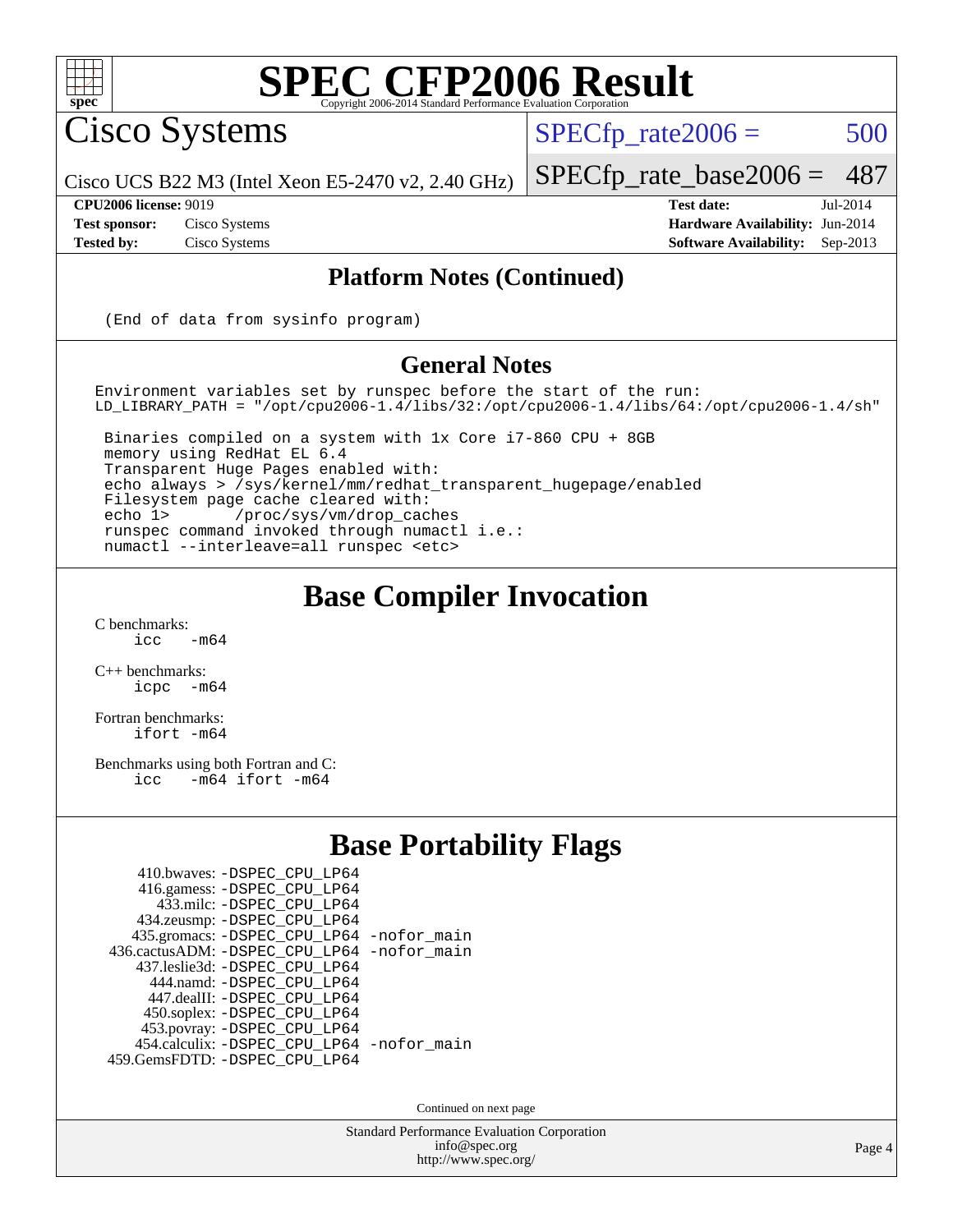

Cisco Systems

 $SPECTp\_rate2006 = 500$ 

Cisco UCS B22 M3 (Intel Xeon E5-2470 v2, 2.40 GHz)

[SPECfp\\_rate\\_base2006 =](http://www.spec.org/auto/cpu2006/Docs/result-fields.html#SPECfpratebase2006) 487

**[CPU2006 license:](http://www.spec.org/auto/cpu2006/Docs/result-fields.html#CPU2006license)** 9019 **[Test date:](http://www.spec.org/auto/cpu2006/Docs/result-fields.html#Testdate)** Jul-2014

**[Test sponsor:](http://www.spec.org/auto/cpu2006/Docs/result-fields.html#Testsponsor)** Cisco Systems **[Hardware Availability:](http://www.spec.org/auto/cpu2006/Docs/result-fields.html#HardwareAvailability)** Jun-2014 **[Tested by:](http://www.spec.org/auto/cpu2006/Docs/result-fields.html#Testedby)** Cisco Systems **[Software Availability:](http://www.spec.org/auto/cpu2006/Docs/result-fields.html#SoftwareAvailability)** Sep-2013

### **[Base Portability Flags \(Continued\)](http://www.spec.org/auto/cpu2006/Docs/result-fields.html#BasePortabilityFlags)**

 465.tonto: [-DSPEC\\_CPU\\_LP64](http://www.spec.org/cpu2006/results/res2014q3/cpu2006-20140903-31201.flags.html#suite_basePORTABILITY465_tonto_DSPEC_CPU_LP64) 470.lbm: [-DSPEC\\_CPU\\_LP64](http://www.spec.org/cpu2006/results/res2014q3/cpu2006-20140903-31201.flags.html#suite_basePORTABILITY470_lbm_DSPEC_CPU_LP64) 481.wrf: [-DSPEC\\_CPU\\_LP64](http://www.spec.org/cpu2006/results/res2014q3/cpu2006-20140903-31201.flags.html#suite_basePORTABILITY481_wrf_DSPEC_CPU_LP64) [-DSPEC\\_CPU\\_CASE\\_FLAG](http://www.spec.org/cpu2006/results/res2014q3/cpu2006-20140903-31201.flags.html#b481.wrf_baseCPORTABILITY_DSPEC_CPU_CASE_FLAG) [-DSPEC\\_CPU\\_LINUX](http://www.spec.org/cpu2006/results/res2014q3/cpu2006-20140903-31201.flags.html#b481.wrf_baseCPORTABILITY_DSPEC_CPU_LINUX) 482.sphinx3: [-DSPEC\\_CPU\\_LP64](http://www.spec.org/cpu2006/results/res2014q3/cpu2006-20140903-31201.flags.html#suite_basePORTABILITY482_sphinx3_DSPEC_CPU_LP64)

**[Base Optimization Flags](http://www.spec.org/auto/cpu2006/Docs/result-fields.html#BaseOptimizationFlags)**

[C benchmarks](http://www.spec.org/auto/cpu2006/Docs/result-fields.html#Cbenchmarks):

[-xAVX](http://www.spec.org/cpu2006/results/res2014q3/cpu2006-20140903-31201.flags.html#user_CCbase_f-xAVX) [-ipo](http://www.spec.org/cpu2006/results/res2014q3/cpu2006-20140903-31201.flags.html#user_CCbase_f-ipo) [-O3](http://www.spec.org/cpu2006/results/res2014q3/cpu2006-20140903-31201.flags.html#user_CCbase_f-O3) [-no-prec-div](http://www.spec.org/cpu2006/results/res2014q3/cpu2006-20140903-31201.flags.html#user_CCbase_f-no-prec-div) [-opt-prefetch](http://www.spec.org/cpu2006/results/res2014q3/cpu2006-20140903-31201.flags.html#user_CCbase_f-opt-prefetch) [-auto-p32](http://www.spec.org/cpu2006/results/res2014q3/cpu2006-20140903-31201.flags.html#user_CCbase_f-auto-p32) [-ansi-alias](http://www.spec.org/cpu2006/results/res2014q3/cpu2006-20140903-31201.flags.html#user_CCbase_f-ansi-alias) [-opt-mem-layout-trans=3](http://www.spec.org/cpu2006/results/res2014q3/cpu2006-20140903-31201.flags.html#user_CCbase_f-opt-mem-layout-trans_a7b82ad4bd7abf52556d4961a2ae94d5)

[C++ benchmarks:](http://www.spec.org/auto/cpu2006/Docs/result-fields.html#CXXbenchmarks)

[-xAVX](http://www.spec.org/cpu2006/results/res2014q3/cpu2006-20140903-31201.flags.html#user_CXXbase_f-xAVX) [-ipo](http://www.spec.org/cpu2006/results/res2014q3/cpu2006-20140903-31201.flags.html#user_CXXbase_f-ipo) [-O3](http://www.spec.org/cpu2006/results/res2014q3/cpu2006-20140903-31201.flags.html#user_CXXbase_f-O3) [-no-prec-div](http://www.spec.org/cpu2006/results/res2014q3/cpu2006-20140903-31201.flags.html#user_CXXbase_f-no-prec-div) [-opt-prefetch](http://www.spec.org/cpu2006/results/res2014q3/cpu2006-20140903-31201.flags.html#user_CXXbase_f-opt-prefetch) [-auto-p32](http://www.spec.org/cpu2006/results/res2014q3/cpu2006-20140903-31201.flags.html#user_CXXbase_f-auto-p32) [-ansi-alias](http://www.spec.org/cpu2006/results/res2014q3/cpu2006-20140903-31201.flags.html#user_CXXbase_f-ansi-alias) [-opt-mem-layout-trans=3](http://www.spec.org/cpu2006/results/res2014q3/cpu2006-20140903-31201.flags.html#user_CXXbase_f-opt-mem-layout-trans_a7b82ad4bd7abf52556d4961a2ae94d5)

[Fortran benchmarks](http://www.spec.org/auto/cpu2006/Docs/result-fields.html#Fortranbenchmarks):

[-xAVX](http://www.spec.org/cpu2006/results/res2014q3/cpu2006-20140903-31201.flags.html#user_FCbase_f-xAVX) [-ipo](http://www.spec.org/cpu2006/results/res2014q3/cpu2006-20140903-31201.flags.html#user_FCbase_f-ipo) [-O3](http://www.spec.org/cpu2006/results/res2014q3/cpu2006-20140903-31201.flags.html#user_FCbase_f-O3) [-no-prec-div](http://www.spec.org/cpu2006/results/res2014q3/cpu2006-20140903-31201.flags.html#user_FCbase_f-no-prec-div) [-opt-prefetch](http://www.spec.org/cpu2006/results/res2014q3/cpu2006-20140903-31201.flags.html#user_FCbase_f-opt-prefetch)

[Benchmarks using both Fortran and C](http://www.spec.org/auto/cpu2006/Docs/result-fields.html#BenchmarksusingbothFortranandC): [-xAVX](http://www.spec.org/cpu2006/results/res2014q3/cpu2006-20140903-31201.flags.html#user_CC_FCbase_f-xAVX) [-ipo](http://www.spec.org/cpu2006/results/res2014q3/cpu2006-20140903-31201.flags.html#user_CC_FCbase_f-ipo) [-O3](http://www.spec.org/cpu2006/results/res2014q3/cpu2006-20140903-31201.flags.html#user_CC_FCbase_f-O3) [-no-prec-div](http://www.spec.org/cpu2006/results/res2014q3/cpu2006-20140903-31201.flags.html#user_CC_FCbase_f-no-prec-div) [-opt-prefetch](http://www.spec.org/cpu2006/results/res2014q3/cpu2006-20140903-31201.flags.html#user_CC_FCbase_f-opt-prefetch) [-auto-p32](http://www.spec.org/cpu2006/results/res2014q3/cpu2006-20140903-31201.flags.html#user_CC_FCbase_f-auto-p32) [-ansi-alias](http://www.spec.org/cpu2006/results/res2014q3/cpu2006-20140903-31201.flags.html#user_CC_FCbase_f-ansi-alias) [-opt-mem-layout-trans=3](http://www.spec.org/cpu2006/results/res2014q3/cpu2006-20140903-31201.flags.html#user_CC_FCbase_f-opt-mem-layout-trans_a7b82ad4bd7abf52556d4961a2ae94d5)

### **[Peak Compiler Invocation](http://www.spec.org/auto/cpu2006/Docs/result-fields.html#PeakCompilerInvocation)**

[C benchmarks \(except as noted below\)](http://www.spec.org/auto/cpu2006/Docs/result-fields.html#Cbenchmarksexceptasnotedbelow):  $icc$   $-m64$ 

482.sphinx3: [icc -m32](http://www.spec.org/cpu2006/results/res2014q3/cpu2006-20140903-31201.flags.html#user_peakCCLD482_sphinx3_intel_icc_a6a621f8d50482236b970c6ac5f55f93)

[C++ benchmarks \(except as noted below\):](http://www.spec.org/auto/cpu2006/Docs/result-fields.html#CXXbenchmarksexceptasnotedbelow) [icpc -m64](http://www.spec.org/cpu2006/results/res2014q3/cpu2006-20140903-31201.flags.html#user_CXXpeak_intel_icpc_64bit_bedb90c1146cab66620883ef4f41a67e)

450.soplex: [icpc -m32](http://www.spec.org/cpu2006/results/res2014q3/cpu2006-20140903-31201.flags.html#user_peakCXXLD450_soplex_intel_icpc_4e5a5ef1a53fd332b3c49e69c3330699)

[Fortran benchmarks](http://www.spec.org/auto/cpu2006/Docs/result-fields.html#Fortranbenchmarks): [ifort -m64](http://www.spec.org/cpu2006/results/res2014q3/cpu2006-20140903-31201.flags.html#user_FCpeak_intel_ifort_64bit_ee9d0fb25645d0210d97eb0527dcc06e)

[Benchmarks using both Fortran and C](http://www.spec.org/auto/cpu2006/Docs/result-fields.html#BenchmarksusingbothFortranandC): [icc -m64](http://www.spec.org/cpu2006/results/res2014q3/cpu2006-20140903-31201.flags.html#user_CC_FCpeak_intel_icc_64bit_0b7121f5ab7cfabee23d88897260401c) [ifort -m64](http://www.spec.org/cpu2006/results/res2014q3/cpu2006-20140903-31201.flags.html#user_CC_FCpeak_intel_ifort_64bit_ee9d0fb25645d0210d97eb0527dcc06e)

### **[Peak Portability Flags](http://www.spec.org/auto/cpu2006/Docs/result-fields.html#PeakPortabilityFlags)**

410.bwaves: [-DSPEC\\_CPU\\_LP64](http://www.spec.org/cpu2006/results/res2014q3/cpu2006-20140903-31201.flags.html#suite_peakPORTABILITY410_bwaves_DSPEC_CPU_LP64)

Continued on next page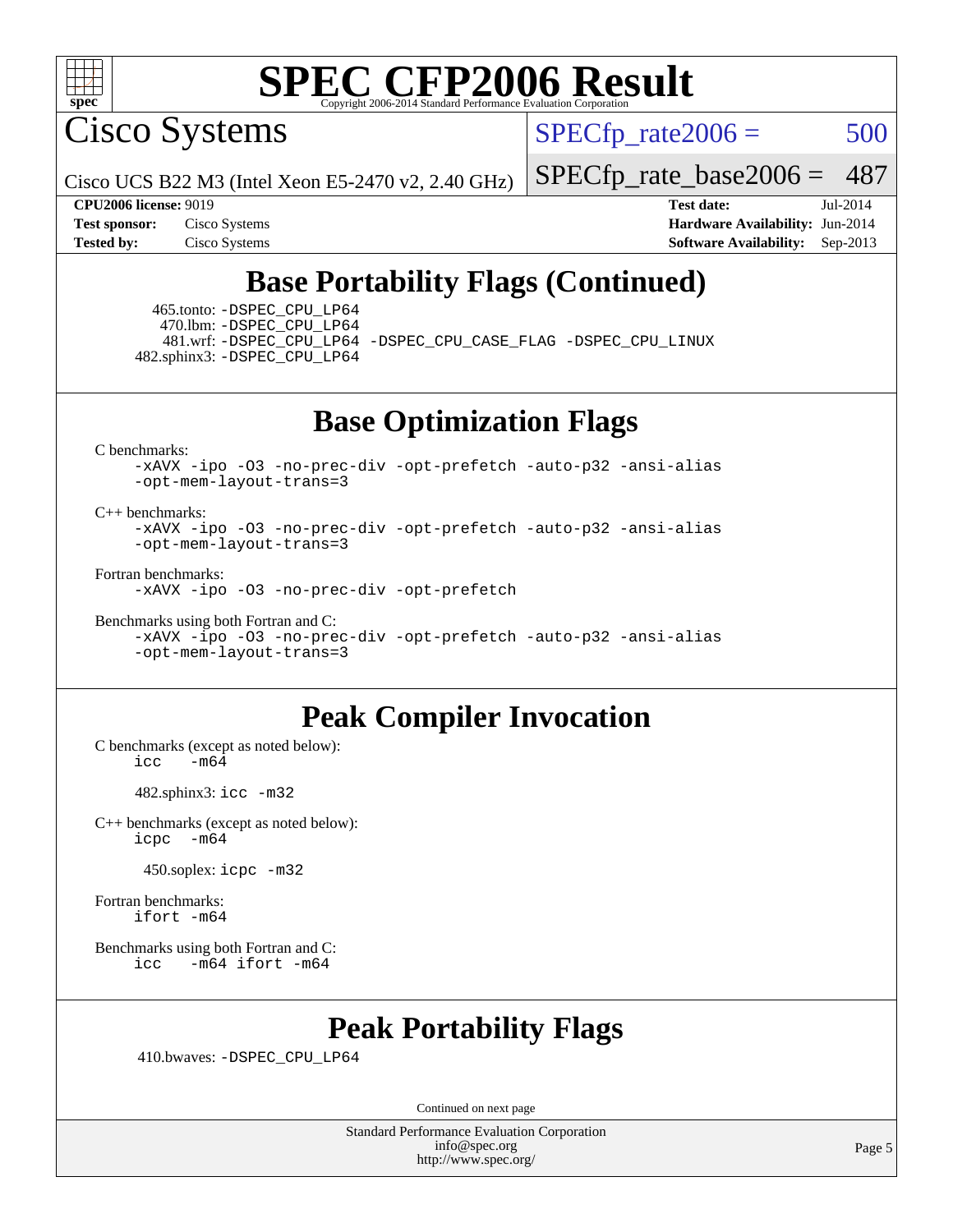

Cisco Systems

 $SPECTp\_rate2006 = 500$ 

Cisco UCS B22 M3 (Intel Xeon E5-2470 v2, 2.40 GHz)

[SPECfp\\_rate\\_base2006 =](http://www.spec.org/auto/cpu2006/Docs/result-fields.html#SPECfpratebase2006) 487

| <b>Test sponsor:</b> | Cisco Systems |
|----------------------|---------------|
| <b>Tested by:</b>    | Cisco Systems |

**[CPU2006 license:](http://www.spec.org/auto/cpu2006/Docs/result-fields.html#CPU2006license)** 9019 **[Test date:](http://www.spec.org/auto/cpu2006/Docs/result-fields.html#Testdate)** Jul-2014 **[Hardware Availability:](http://www.spec.org/auto/cpu2006/Docs/result-fields.html#HardwareAvailability)** Jun-2014 **[Software Availability:](http://www.spec.org/auto/cpu2006/Docs/result-fields.html#SoftwareAvailability)** Sep-2013

## **[Peak Portability Flags \(Continued\)](http://www.spec.org/auto/cpu2006/Docs/result-fields.html#PeakPortabilityFlags)**

| 416.gamess: -DSPEC_CPU_LP64                  |                                                                |
|----------------------------------------------|----------------------------------------------------------------|
| 433.milc: -DSPEC_CPU_LP64                    |                                                                |
| 434.zeusmp: -DSPEC_CPU_LP64                  |                                                                |
| 435.gromacs: -DSPEC_CPU_LP64 -nofor_main     |                                                                |
| 436.cactusADM: - DSPEC CPU LP64 - nofor main |                                                                |
| 437.leslie3d: -DSPEC CPU LP64                |                                                                |
| 444.namd: -DSPEC CPU LP64                    |                                                                |
| 447.dealII: -DSPEC CPU LP64                  |                                                                |
| 453.povray: -DSPEC_CPU_LP64                  |                                                                |
| 454.calculix: - DSPEC CPU LP64 - nofor main  |                                                                |
| 459.GemsFDTD: -DSPEC CPU LP64                |                                                                |
| 465.tonto: -DSPEC_CPU_LP64                   |                                                                |
| 470.1bm: - DSPEC CPU LP64                    |                                                                |
|                                              | 481.wrf: -DSPEC CPU LP64 -DSPEC CPU CASE FLAG -DSPEC CPU LINUX |

## **[Peak Optimization Flags](http://www.spec.org/auto/cpu2006/Docs/result-fields.html#PeakOptimizationFlags)**

[C benchmarks](http://www.spec.org/auto/cpu2006/Docs/result-fields.html#Cbenchmarks):

433.milc:  $-xAUX(pass 2) -prof-gen(pass 1) -ipo(pass 2) -O3(pass 2)$  $-xAUX(pass 2) -prof-gen(pass 1) -ipo(pass 2) -O3(pass 2)$  $-xAUX(pass 2) -prof-gen(pass 1) -ipo(pass 2) -O3(pass 2)$  $-xAUX(pass 2) -prof-gen(pass 1) -ipo(pass 2) -O3(pass 2)$  $-xAUX(pass 2) -prof-gen(pass 1) -ipo(pass 2) -O3(pass 2)$  $-xAUX(pass 2) -prof-gen(pass 1) -ipo(pass 2) -O3(pass 2)$  $-xAUX(pass 2) -prof-gen(pass 1) -ipo(pass 2) -O3(pass 2)$ [-no-prec-div](http://www.spec.org/cpu2006/results/res2014q3/cpu2006-20140903-31201.flags.html#user_peakPASS2_CFLAGSPASS2_LDFLAGS433_milc_f-no-prec-div)(pass 2) [-opt-mem-layout-trans=3](http://www.spec.org/cpu2006/results/res2014q3/cpu2006-20140903-31201.flags.html#user_peakPASS2_CFLAGS433_milc_f-opt-mem-layout-trans_a7b82ad4bd7abf52556d4961a2ae94d5)(pass 2) [-prof-use](http://www.spec.org/cpu2006/results/res2014q3/cpu2006-20140903-31201.flags.html#user_peakPASS2_CFLAGSPASS2_LDFLAGS433_milc_prof_use_bccf7792157ff70d64e32fe3e1250b55)(pass 2) [-auto-ilp32](http://www.spec.org/cpu2006/results/res2014q3/cpu2006-20140903-31201.flags.html#user_peakCOPTIMIZE433_milc_f-auto-ilp32)

 $470$ .lbm: basepeak = yes

 482.sphinx3: [-xAVX](http://www.spec.org/cpu2006/results/res2014q3/cpu2006-20140903-31201.flags.html#user_peakOPTIMIZE482_sphinx3_f-xAVX) [-ipo](http://www.spec.org/cpu2006/results/res2014q3/cpu2006-20140903-31201.flags.html#user_peakOPTIMIZE482_sphinx3_f-ipo) [-O3](http://www.spec.org/cpu2006/results/res2014q3/cpu2006-20140903-31201.flags.html#user_peakOPTIMIZE482_sphinx3_f-O3) [-no-prec-div](http://www.spec.org/cpu2006/results/res2014q3/cpu2006-20140903-31201.flags.html#user_peakOPTIMIZE482_sphinx3_f-no-prec-div) [-opt-mem-layout-trans=3](http://www.spec.org/cpu2006/results/res2014q3/cpu2006-20140903-31201.flags.html#user_peakOPTIMIZE482_sphinx3_f-opt-mem-layout-trans_a7b82ad4bd7abf52556d4961a2ae94d5) [-unroll2](http://www.spec.org/cpu2006/results/res2014q3/cpu2006-20140903-31201.flags.html#user_peakCOPTIMIZE482_sphinx3_f-unroll_784dae83bebfb236979b41d2422d7ec2)

[C++ benchmarks:](http://www.spec.org/auto/cpu2006/Docs/result-fields.html#CXXbenchmarks)

 444.namd: [-xAVX](http://www.spec.org/cpu2006/results/res2014q3/cpu2006-20140903-31201.flags.html#user_peakPASS2_CXXFLAGSPASS2_LDFLAGS444_namd_f-xAVX)(pass 2) [-prof-gen](http://www.spec.org/cpu2006/results/res2014q3/cpu2006-20140903-31201.flags.html#user_peakPASS1_CXXFLAGSPASS1_LDFLAGS444_namd_prof_gen_e43856698f6ca7b7e442dfd80e94a8fc)(pass 1) [-ipo](http://www.spec.org/cpu2006/results/res2014q3/cpu2006-20140903-31201.flags.html#user_peakPASS2_CXXFLAGSPASS2_LDFLAGS444_namd_f-ipo)(pass 2) [-O3](http://www.spec.org/cpu2006/results/res2014q3/cpu2006-20140903-31201.flags.html#user_peakPASS2_CXXFLAGSPASS2_LDFLAGS444_namd_f-O3)(pass 2) [-no-prec-div](http://www.spec.org/cpu2006/results/res2014q3/cpu2006-20140903-31201.flags.html#user_peakPASS2_CXXFLAGSPASS2_LDFLAGS444_namd_f-no-prec-div)(pass 2) [-opt-mem-layout-trans=3](http://www.spec.org/cpu2006/results/res2014q3/cpu2006-20140903-31201.flags.html#user_peakPASS2_CXXFLAGS444_namd_f-opt-mem-layout-trans_a7b82ad4bd7abf52556d4961a2ae94d5)(pass 2) [-prof-use](http://www.spec.org/cpu2006/results/res2014q3/cpu2006-20140903-31201.flags.html#user_peakPASS2_CXXFLAGSPASS2_LDFLAGS444_namd_prof_use_bccf7792157ff70d64e32fe3e1250b55)(pass 2) [-fno-alias](http://www.spec.org/cpu2006/results/res2014q3/cpu2006-20140903-31201.flags.html#user_peakCXXOPTIMIZE444_namd_f-no-alias_694e77f6c5a51e658e82ccff53a9e63a) [-auto-ilp32](http://www.spec.org/cpu2006/results/res2014q3/cpu2006-20140903-31201.flags.html#user_peakCXXOPTIMIZE444_namd_f-auto-ilp32)

447.dealII: basepeak = yes

 450.soplex: [-xAVX](http://www.spec.org/cpu2006/results/res2014q3/cpu2006-20140903-31201.flags.html#user_peakPASS2_CXXFLAGSPASS2_LDFLAGS450_soplex_f-xAVX)(pass 2) [-prof-gen](http://www.spec.org/cpu2006/results/res2014q3/cpu2006-20140903-31201.flags.html#user_peakPASS1_CXXFLAGSPASS1_LDFLAGS450_soplex_prof_gen_e43856698f6ca7b7e442dfd80e94a8fc)(pass 1) [-ipo](http://www.spec.org/cpu2006/results/res2014q3/cpu2006-20140903-31201.flags.html#user_peakPASS2_CXXFLAGSPASS2_LDFLAGS450_soplex_f-ipo)(pass 2) [-O3](http://www.spec.org/cpu2006/results/res2014q3/cpu2006-20140903-31201.flags.html#user_peakPASS2_CXXFLAGSPASS2_LDFLAGS450_soplex_f-O3)(pass 2) [-no-prec-div](http://www.spec.org/cpu2006/results/res2014q3/cpu2006-20140903-31201.flags.html#user_peakPASS2_CXXFLAGSPASS2_LDFLAGS450_soplex_f-no-prec-div)(pass 2) [-opt-mem-layout-trans=3](http://www.spec.org/cpu2006/results/res2014q3/cpu2006-20140903-31201.flags.html#user_peakPASS2_CXXFLAGS450_soplex_f-opt-mem-layout-trans_a7b82ad4bd7abf52556d4961a2ae94d5)(pass 2) [-prof-use](http://www.spec.org/cpu2006/results/res2014q3/cpu2006-20140903-31201.flags.html#user_peakPASS2_CXXFLAGSPASS2_LDFLAGS450_soplex_prof_use_bccf7792157ff70d64e32fe3e1250b55)(pass 2) [-opt-malloc-options=3](http://www.spec.org/cpu2006/results/res2014q3/cpu2006-20140903-31201.flags.html#user_peakOPTIMIZE450_soplex_f-opt-malloc-options_13ab9b803cf986b4ee62f0a5998c2238)

453.povray:  $-xAVX(pass 2)$  $-xAVX(pass 2)$  [-prof-gen](http://www.spec.org/cpu2006/results/res2014q3/cpu2006-20140903-31201.flags.html#user_peakPASS1_CXXFLAGSPASS1_LDFLAGS453_povray_prof_gen_e43856698f6ca7b7e442dfd80e94a8fc)(pass 1) [-ipo](http://www.spec.org/cpu2006/results/res2014q3/cpu2006-20140903-31201.flags.html#user_peakPASS2_CXXFLAGSPASS2_LDFLAGS453_povray_f-ipo)(pass 2) -03(pass 2) [-no-prec-div](http://www.spec.org/cpu2006/results/res2014q3/cpu2006-20140903-31201.flags.html#user_peakPASS2_CXXFLAGSPASS2_LDFLAGS453_povray_f-no-prec-div)(pass 2) [-opt-mem-layout-trans=3](http://www.spec.org/cpu2006/results/res2014q3/cpu2006-20140903-31201.flags.html#user_peakPASS2_CXXFLAGS453_povray_f-opt-mem-layout-trans_a7b82ad4bd7abf52556d4961a2ae94d5)(pass 2) [-prof-use](http://www.spec.org/cpu2006/results/res2014q3/cpu2006-20140903-31201.flags.html#user_peakPASS2_CXXFLAGSPASS2_LDFLAGS453_povray_prof_use_bccf7792157ff70d64e32fe3e1250b55)(pass 2) [-unroll4](http://www.spec.org/cpu2006/results/res2014q3/cpu2006-20140903-31201.flags.html#user_peakCXXOPTIMIZE453_povray_f-unroll_4e5e4ed65b7fd20bdcd365bec371b81f) [-ansi-alias](http://www.spec.org/cpu2006/results/res2014q3/cpu2006-20140903-31201.flags.html#user_peakCXXOPTIMIZE453_povray_f-ansi-alias)

[Fortran benchmarks](http://www.spec.org/auto/cpu2006/Docs/result-fields.html#Fortranbenchmarks):

 $410.bwaves: basepeak = yes$ 

Continued on next page